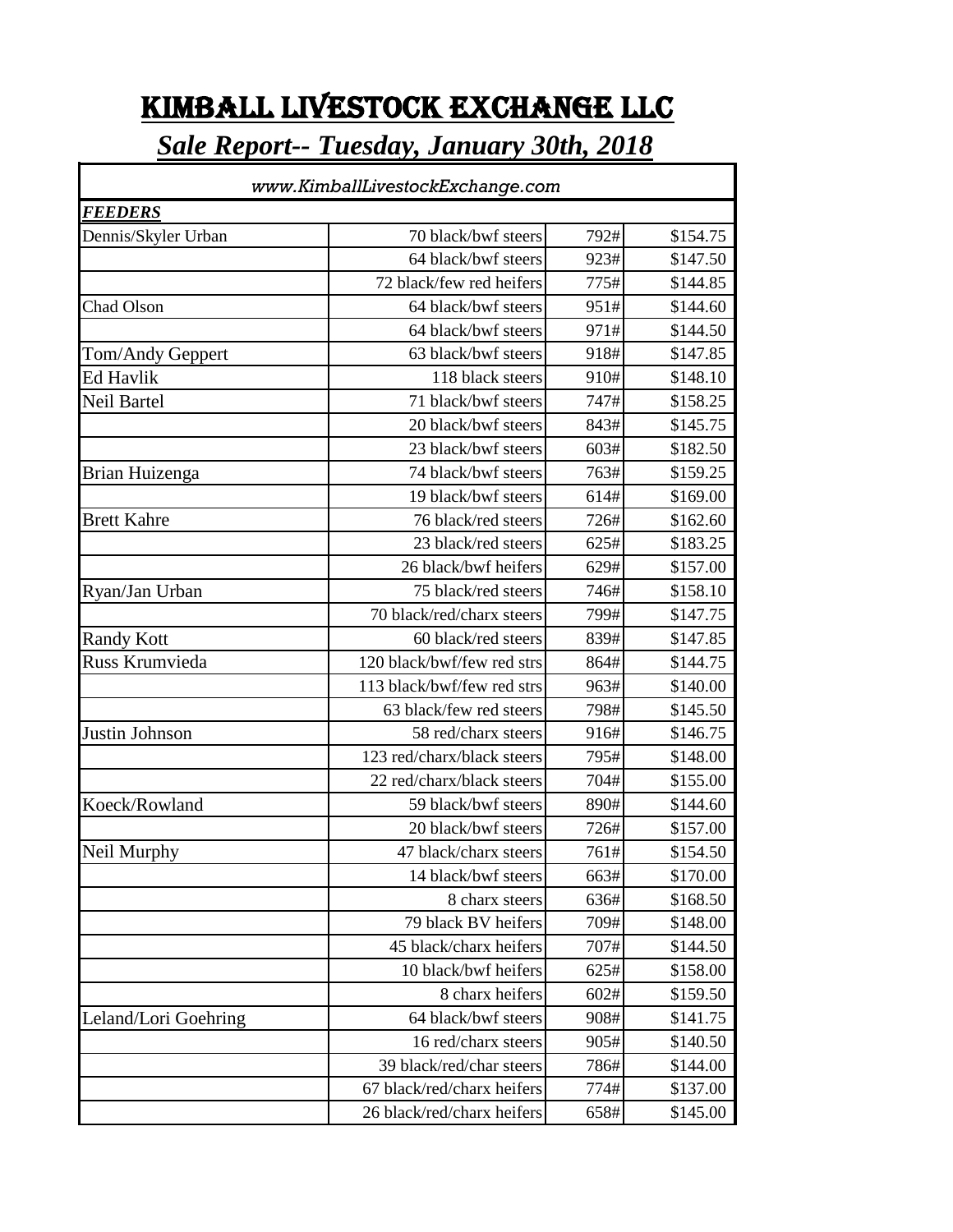| Dennis McMurtry             | 56 black/bwf heifers                                                           | 705# | \$148.50 |
|-----------------------------|--------------------------------------------------------------------------------|------|----------|
|                             | 24 black/bwf heifers                                                           | 560# | \$172.00 |
| Rod Bickner                 | 49 black/bwf steers                                                            | 802# | \$147.00 |
|                             | 9 black/bwf steers                                                             | 595# | \$177.50 |
| <b>Larry Mines</b>          | 63 black/bwf steers                                                            | 753# | \$157.00 |
|                             | 24 black/red steers                                                            | 610# | \$177.50 |
|                             | 36 black/bwf heifers                                                           | 669# | \$152.00 |
|                             | 12 black/bwf heifers                                                           | 505# | \$176.00 |
| <b>Larry Nickelson</b>      | 39 black/bwf heifers                                                           | 765# | \$144.00 |
| Lee Ness                    | 66 black steers                                                                | 632# | \$181.25 |
|                             | 14 black/red steers                                                            | 495# | \$207.00 |
| <b>West River Consignor</b> | 66 black/few red steers                                                        | 669# | \$175.25 |
|                             | 22 black/few red steers                                                        | 538# | \$201.00 |
|                             | 78 black/few red heifers                                                       | 617# | \$164.75 |
|                             | 21 black/few red heifers                                                       | 496# | \$176.00 |
| Jeff/Allen Fuegen           | 56 black/bwf heifers                                                           | 737# | \$144.00 |
|                             | 23 black/bwf heifers                                                           | 648# | \$153.00 |
| Keith/Cory Mohling          | 8 black steers                                                                 | 815# | \$145.00 |
|                             | 22 black/bwf heifers                                                           | 815# | \$134.50 |
|                             | 6 black heifers                                                                | 758# | \$137.50 |
| Wyane/John Wingert          | 28 black/red heifers                                                           | 626# | \$157.25 |
|                             | 9 black/red heifers                                                            | 491# | \$171.00 |
| <b>Fred Reiner</b>          | 26 black/charx/red steers                                                      | 765# | \$147.00 |
|                             | 4 black/red steers                                                             | 518# | \$191.00 |
|                             | 30 black/red/char heifers                                                      | 705# | \$143.00 |
|                             | 10 black/red/charx heifers                                                     | 510# | \$166.00 |
| <b>Jack Abernathy</b>       | 13 black/red steers                                                            | 828# | \$143.50 |
|                             | 12 black/bwf steers                                                            | 726# | \$156.75 |
|                             | 10 red/herf steers                                                             | 669# | \$154.00 |
|                             | 12 black/red heifers                                                           | 735# | \$142.50 |
| <b>Brett Stevens</b>        | 51 red heifers                                                                 | 586# | \$163.00 |
|                             | 9 red heifers                                                                  | 467# | \$183.00 |
| <b>Brad Lohtak</b>          | 12 black/red/charx heifers                                                     | 575# | \$163.00 |
| Hayden Cowan                | 6 black heifers                                                                | 604# | \$164.00 |
| <b>Bruce Hanson</b>         | 3 black/red heifers                                                            | 665# | \$151.00 |
| <b>WEIGH-UPS</b>            |                                                                                |      |          |
| Heiferettes                 | \$74.00-110.00                                                                 |      |          |
| High yielding cows          | \$66.00-76.00                                                                  |      |          |
| Medium yielding cows        | \$55.00-65.00                                                                  |      |          |
| Low yielding cows           | \$45.00-54.50                                                                  |      |          |
| High yielding bulls         | \$82.00-92.50                                                                  |      |          |
| Low yielding bulls          | \$66.00-77.00                                                                  |      |          |
| ***UPCOMING SALES***        |                                                                                |      |          |
|                             | Tuesday, February 6th: Feeder Cattle @ 12 PM, Weigh-ups @ 9 AM                 |      |          |
|                             | Friday, February 9th: Special Bred Hfr/Cow Sale @ 12 PM, Weigh-ups to follow!! |      |          |
|                             |                                                                                |      |          |